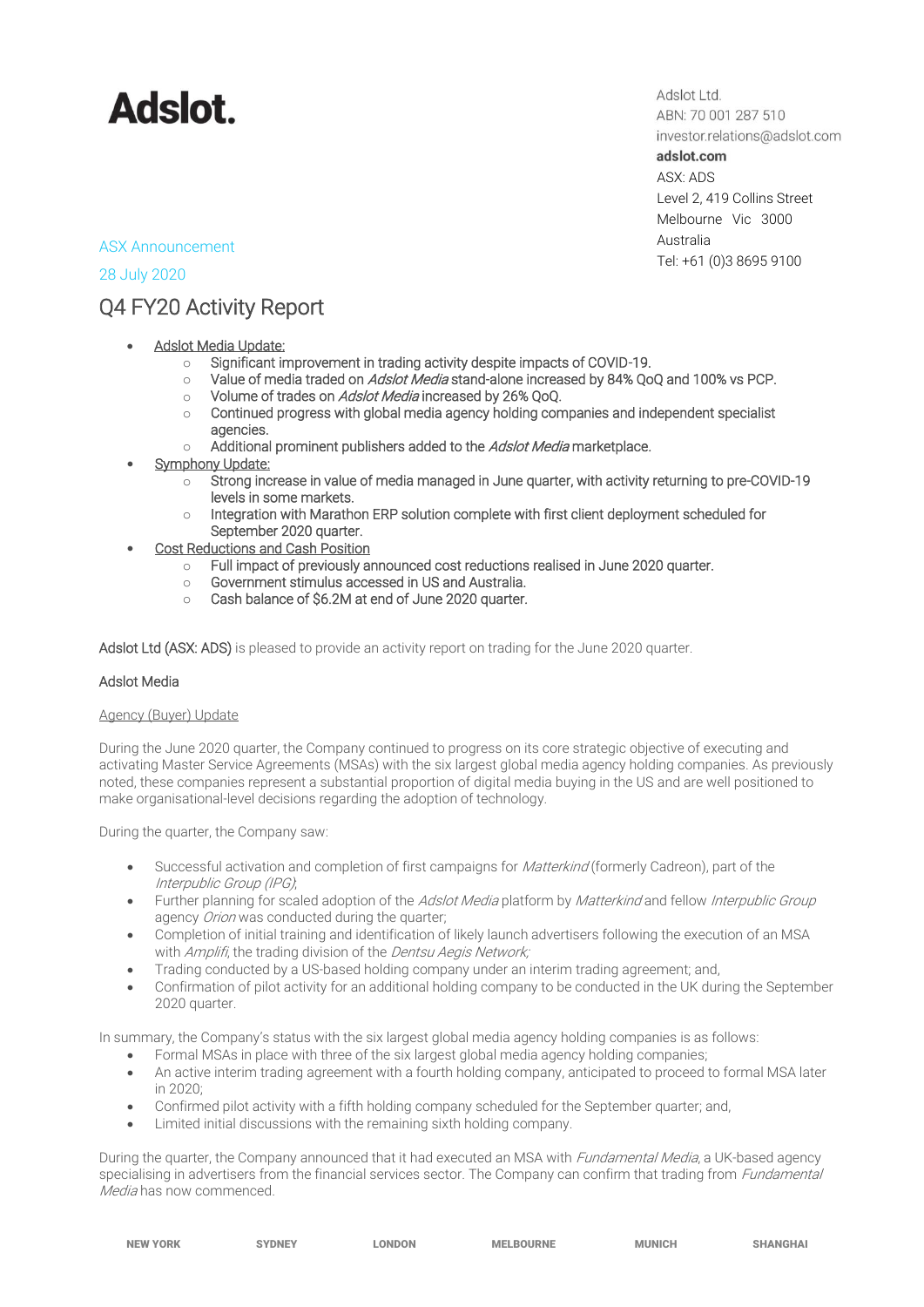# tolahA

Subsequent to the June quarter, the Company announced that it had executed an MSA with LoopMe, a UK based agency specialising mobile video advertising. The Company sees ongoing opportunities with specialist media agencies in the UK and US markets.

### Publisher (Seller) Update

During the June 2020 quarter, the Company continued to add additional premium publishers to the Adslot Media marketplace around the world. Prominent publishers added to the marketplace during the quarter included:

- WebMD a leading US-based health and well-being publisher; and
- AMC Networks a US entertainment company that operates a number of leading American cable TV channels.

#### Trading Fees

In the June 2020 quarter, the value of media traded via the Adslot Media platform was \$4.8M, an increase of 84% compared to the March 2020 quarter and an increase of 100% when compared to the prior corresponding period.



The value of media traded in Europe increased by 158% when compared to the prior quarter. European trading activity is primarily derived from integrated deployments of Adslot Media with the Company's Symphony platform. This increase in integrated trading represents ongoing validation of the Company's strategy to activate Adslot Media trading opportunities in deployed Symphony markets. The value of media traded in the US market increased modestly (+4% vs the prior quarter), although substantial improvement in activity from this market is anticipated in the September 2020 quarter.

### Volume of Trades

The total number of trades from all advertisers across the June 2020 quarter was 284, representing a 26% increase QoQ.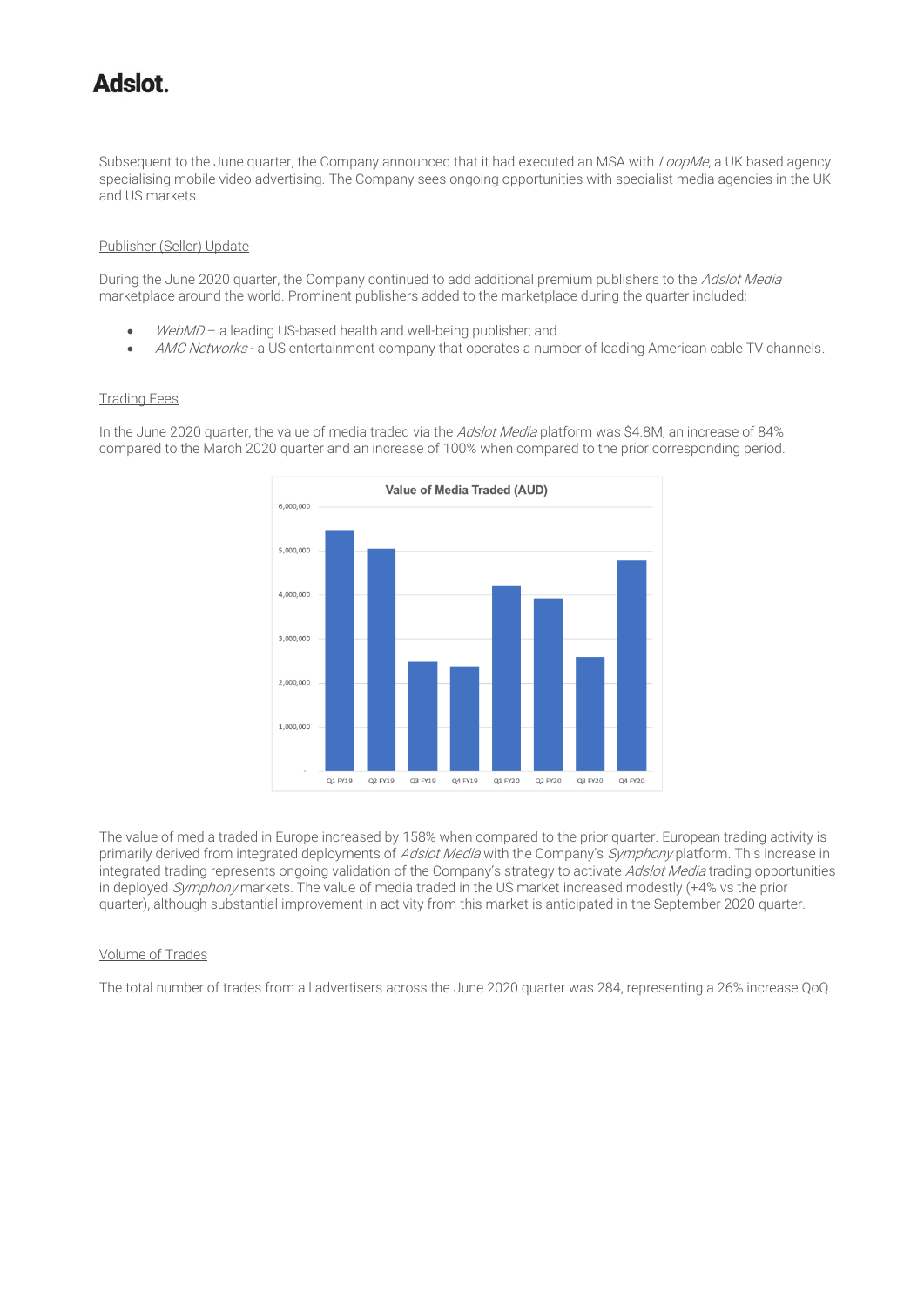## tolahA



#### Impacts of COVID-19 on Trading Activity

The impacts of COVID-19 continued to be felt across most active markets during the June 2020 quarter, notwithstanding the significant improvement in European trading activity. In particular, the impact of COVID-19 in combination with social unrest saw delays in anticipated trading activity in the United States. The Company notes that engagement and planning activities with US-based agencies and publishers accelerated towards the end of the quarter and significant improvement in trading activity from the US market is anticipated in the September 2020 quarter.

#### Symphony Update

During the quarter the Company saw a strong improvement in the annualised value of media managed by the Symphony platform following a significant decrease in the prior quarter due to the impacts of COVID-19. The Company notes that recovery in media spend managed has been particularly strong in China, however improvement was seen across all active markets in Europe and MENA (Middle East and Africa). Further improvement is anticipated in the coming quarters as more markets recover from the initial strong impacts of COVID-19 seen in the June 2020 quarter.



Total annualised media spend managed by Symphony for the June 2020 quarter was \$5.8 Billion, an increase of 33% when compared to the March 2020 quarter.

Note: Annualised Media Spend is calculated by multiplying the quarter's media spend by 4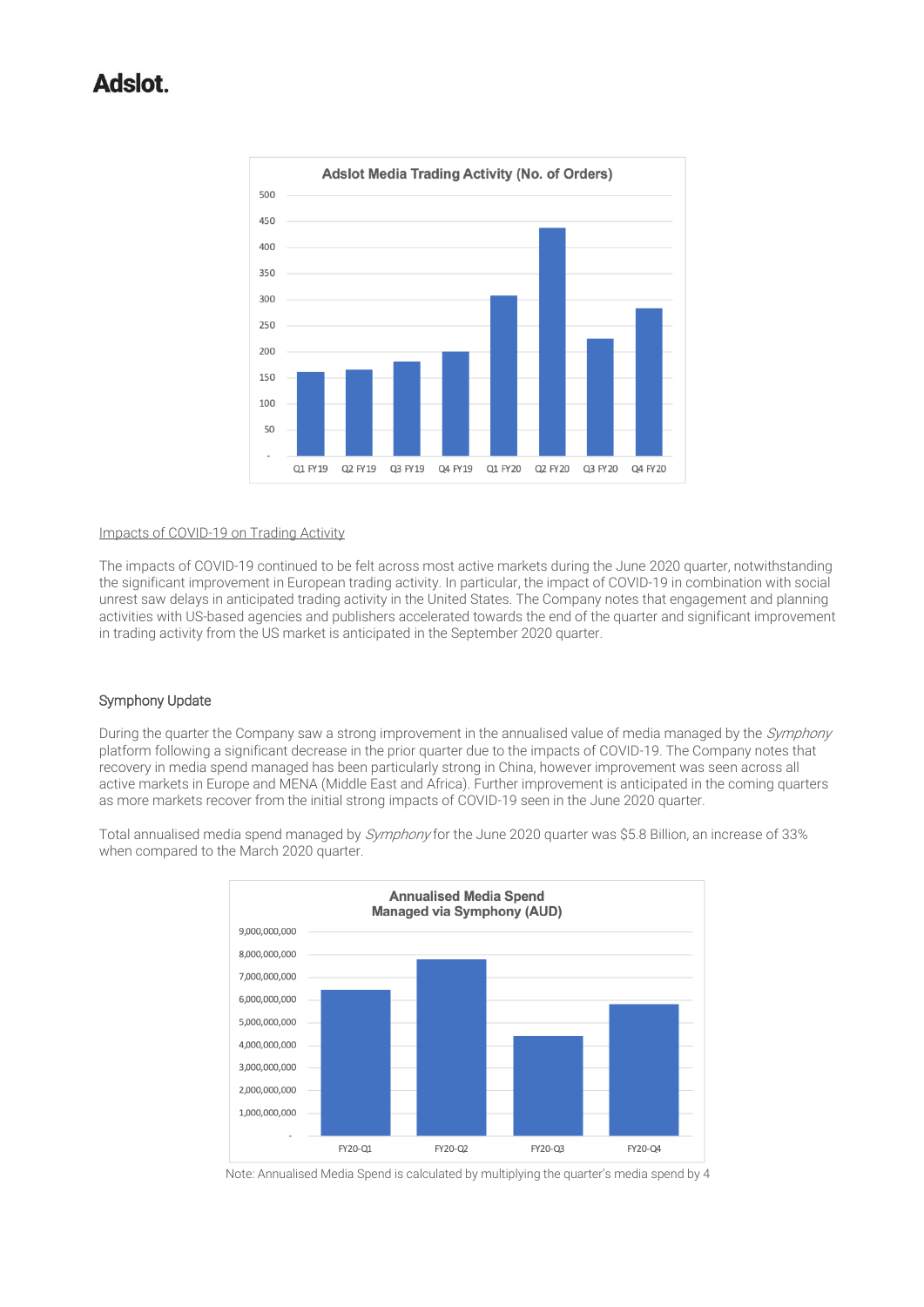# tolahA

#### Marathon Partnership

During the June 2020 quarter, the Company completed development activities related to its partnership integration with Marathon, a Swedish-based provider of Enterprise Resource Planning (ERP) software to the media industry across Europe. The first deployment of the integrated offering is anticipated to be deployed for Omnicom Media Group in the Netherlands in September 2020. The Company continues to develop opportunities for further deployment of an integrated Symphony solution to Marathon customers in various European markets.

## Role of Chairman, Mr Andrew Barlow

After more than two years as Executive Chairman, Mr Andrew Barlow will revert to a Non-Executive Chairman role effective immediately. Mr Barlow said, "I first became Executive Chairman in February 2018 to support Ben Dixon as interim CEO, while the Company went through a significant restructure and embarked on a new strategic path. Ben has since become permanent CEO, and with the recent appointment of Chris Maher heading up our US operations earlier this year, I feel that the Company is in very good hands, and now is the right time for me to step back as Executive Chairman and resume my role as Non-Executive Chairman."

## Quarterly Cashflow Commentary

Cash receipts from customers for the June 2020 quarter were \$3.85M, a decrease of \$2.05M or 35% on the previous quarter's receipts of \$5.90M.

Due to the impact of COVID-19 on the Group, the following employee cost reductions were implemented in the June 2020 quarter:

- The Executive Chairman and all non-executive directors waived all fees;
- 30% salary reduction for the CEO and CFO;
- up to 25% salary reductions across all employees earning above a minimum threshold (average 22%);
- further headcount reduction (three full time roles) due to redundancy and natural attrition; and
- freeze on all salary increases and new hires.

These initiatives resulted in \$1.09m or 30% cash saving in employment costs across Staff Costs (\$0.75M) and Intellectual Property (\$0.34m).

Outgoing cash payments during the quarter at \$6.26M were \$1.70M or 21% lower than the previous quarter, primarily due to lower staff costs due to COVID-19 as outlined above (\$0.75M decrease), lower publisher payments (\$0.69M decrease) and a reduction in travel and other administration related costs.

The Company received \$0.46M in Grant receipts in the June 2020 quarter made up of:

- \$0.33M 2019 R&D Grant:
- \$0.10M ATO Boost Payment;
- \$0.02M UK small business grant; and
- \$0.01M 2019 Export Market Development Grant.

Net cash outflows from operating activities for the June quarter were \$0.91M, \$0.28M or 44% higher than the previous quarter (March 2020 Quarter: \$0.63M net cash outflow). The operating cash outflow includes related party costs of \$0.07M for directors' remuneration, including the CEO.

Cash inflows from financing activities includes \$0.17M from HSBC USA Paycheck Protection Program loan received by the Company's US subsidiary Adslot, Inc. See the additional note in 7.6 of the Appendix 4C.

Cash at the end of the June 2020 quarter was \$6.16M.

Due to the impact of the COVID-19 pandemic on operations, the Company expects to receive the Job Keeper allowance for 60 Australian employees and an additional \$0.05M ATO Boost Payment in the September 2020 quarter.

The employee salary reductions implemented in the June 2020 quarter have been reduced by half in the September 2020 quarter. All non-executive directors including the Chairman will continue to waive all fees again in the September 2020 quarter.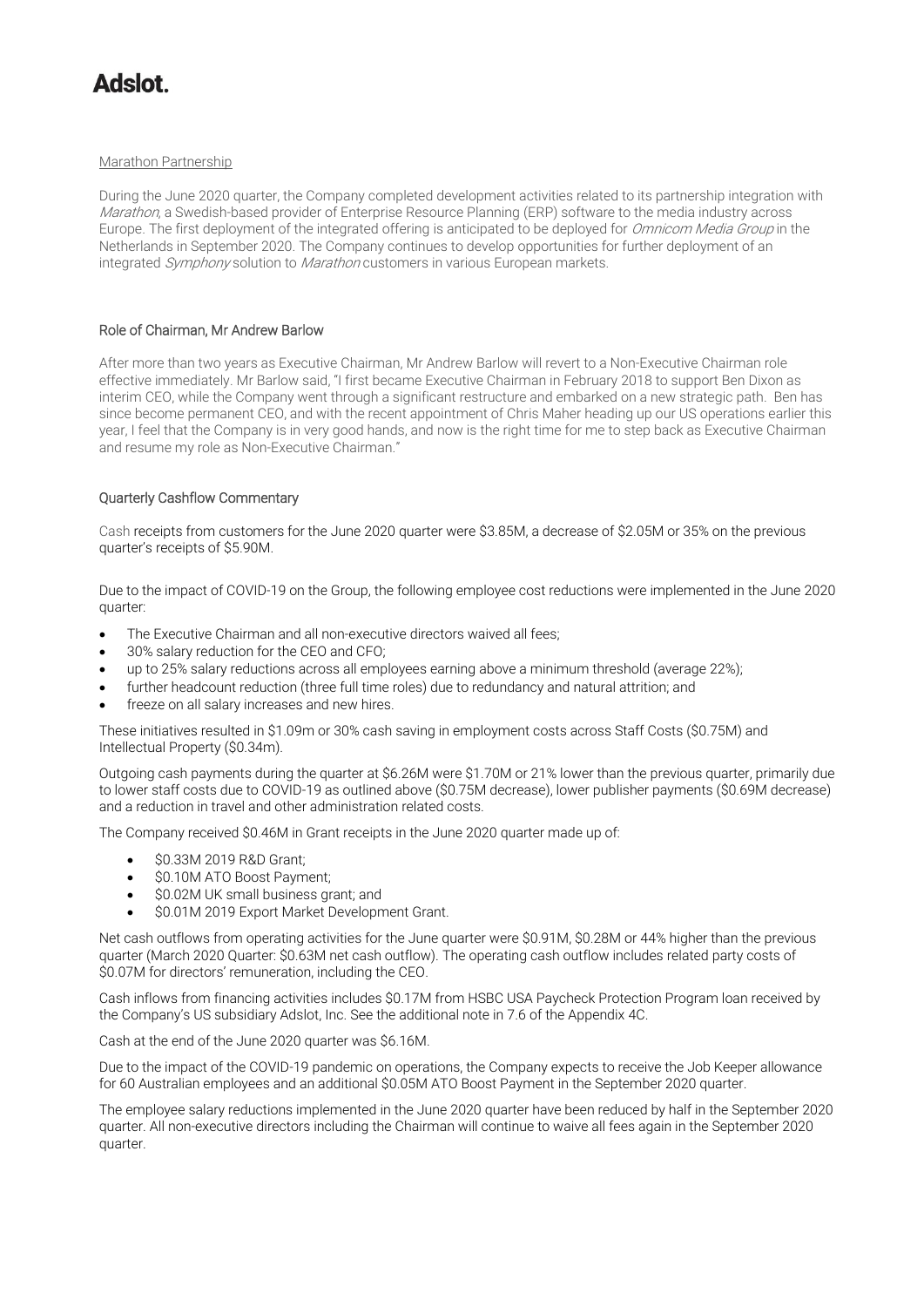## tolehA

#### Note on composition of Trading Fee Revenues:

The Company notes that European-based agencies recorded a significant increase in the value of media traded on the Adslot Media platform in the June 2020 quarter. This compares to a modest increase in US trades, the US bookings being the hardest hit by COVID-19 and social unrest. Trades in Europe are made via a 'direct' model where the Advertiser pays the Publisher directly and the Company receives the net campaign fee from the Publisher, as opposed to other markets where the Company acts as a clearing house for the campaigns. Under this 'direct' model, cash receipts include the net fee from publishers only, with no associated publisher payment outflows.

- END -

For further enquiries, please contact:

Ben Dixon<br>Chief Executive Officer Chief Einancial Officer<br>Chief Einancial Officer Chief Executive Officer Adslot Limited<br>
investor.relations@adslot.com<br>
investor.relations@adslot.com<br>
investor.relations@adslot.com [investor.relations@adslot.com](mailto:info@adslot.com.au) investor.relations@adslot.com

#### About Adslot

Adslot's mission is to automate the trading of forward guaranteed display advertising, referred to as automated guaranteed. Our leading technology is a purpose built, global media trading platform. Adslot benefits a global community of media buyers and sellers, including media agencies, publishers and advertisers, by providing trading efficiencies and effectiveness made possible only via technology, and by doing so the basis on which the \$80B online display advertising industry will realise its full growth potential.

Adslot is a global organisation with operations in North America, Europe and Asia Pacific and is headquartered in Australia.

#### Future performance

This Announcement contains certain references to forecasts, estimates, assumptions and other forward-looking statements and statements regarding the intent, belief or current expectations of The Company. The words "likely", "expect", "aim", "should", "could", "may", "anticipate", "predict", "believe", "plan" and other similar expressions are intended to identify forward-looking statements. Forwardlooking statements, opinions and estimates provided in this Announcement are based on assumptions and contingencies which are subject to change without notice, as are statements about market and industry trends, which are based on interpretations of current market conditions. Forward-looking statements are provided as a general guide only and should not be relied upon as an indication or guarantee of future performance. This Announcement contains such statements, which are subject to risk factors associated with an investment in The Company. The Company believes that these statements are reasonable, but they may be affected by a range of variables which could cause actual results or trends to differ materially. Forward-looking statements involve known and unknown risks, uncertainties and assumptions and other important factors that could cause actual results, performance or achievements of The Company to be materially different from future results, performances or achievements expressed or implied by such statements. Readers are cautioned not to place undue reliance on these forward-looking statements, which speak only as of the date of this Announcement.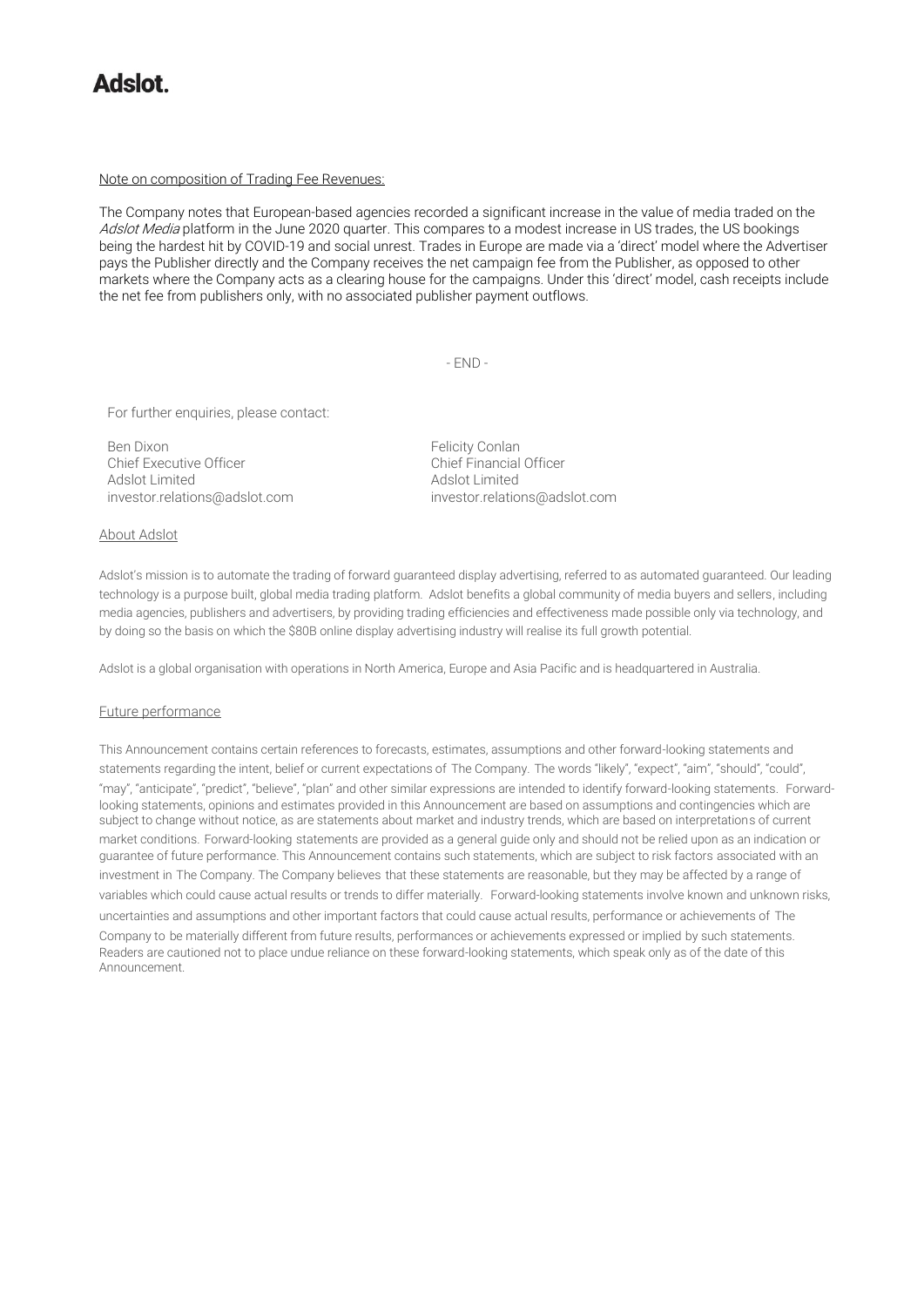## **Appendix 4C**

# **Quarterly cash flow report for entities subject to Listing Rule 4.7B**

| Name of entity |                                   |
|----------------|-----------------------------------|
| ADSLOT LTD     |                                   |
| <b>ABN</b>     | Quarter ended ("current quarter") |
| 70 001 287 510 | 30 June 2020                      |

|     | <b>Consolidated statement of cash flows</b>       | <b>Current quarter</b><br>\$A'000 | Year to date (12<br>months)<br>\$A'000 |
|-----|---------------------------------------------------|-----------------------------------|----------------------------------------|
| 1.  | Cash flows from operating activities              |                                   |                                        |
| 1.1 | Receipts from customers                           | 3,850                             | 19,294                                 |
| 1.2 | Payments for                                      |                                   |                                        |
|     | staff costs<br>(a)                                | (1,642)                           | (8,327)                                |
|     | research and development<br>(b)                   |                                   |                                        |
|     | publishers<br>(c)                                 | (2, 497)                          | (10,619)                               |
|     | other cost of sales<br>(d)                        | (414)                             | (1,590)                                |
|     | advertising and marketing<br>(e)                  | (4)                               | (98)                                   |
|     | other working capital/overheads<br>(f)            | (660)                             | (2,090)                                |
| 1.3 | Dividends received (see note 3)                   |                                   |                                        |
| 1.4 | Interest received                                 | 24                                | 50                                     |
| 1.5 | Interest and other costs of finance paid          | (30)                              | (144)                                  |
| 1.6 | Income taxes paid                                 |                                   | 4                                      |
| 1.7 | Government grants and tax incentives              | 461                               | 461                                    |
| 1.8 | Other (provide details if material)               |                                   |                                        |
| 1.9 | Net cash from / (used in) operating<br>activities | (912)                             | (3,059)                                |

| 2.  |                             | Cash flows from investing activities |       |         |
|-----|-----------------------------|--------------------------------------|-------|---------|
| 2.1 | Payments to acquire or for: |                                      |       |         |
|     | (a)                         | entities                             | -     |         |
|     | (b)                         | businesses                           |       |         |
|     | $\left( \mathrm{c}\right)$  | property, plant and equipment        | ۰     | (6)     |
|     | (d)                         | investments                          | -     |         |
|     | (e)                         | intellectual property                | (878) | (4,608) |
|     | (f)                         | other non-current assets             |       |         |

ASX Listing Rules Appendix 4C (17/07/20) Page 1 + See chapter 19 of the ASX Listing Rules for defined terms.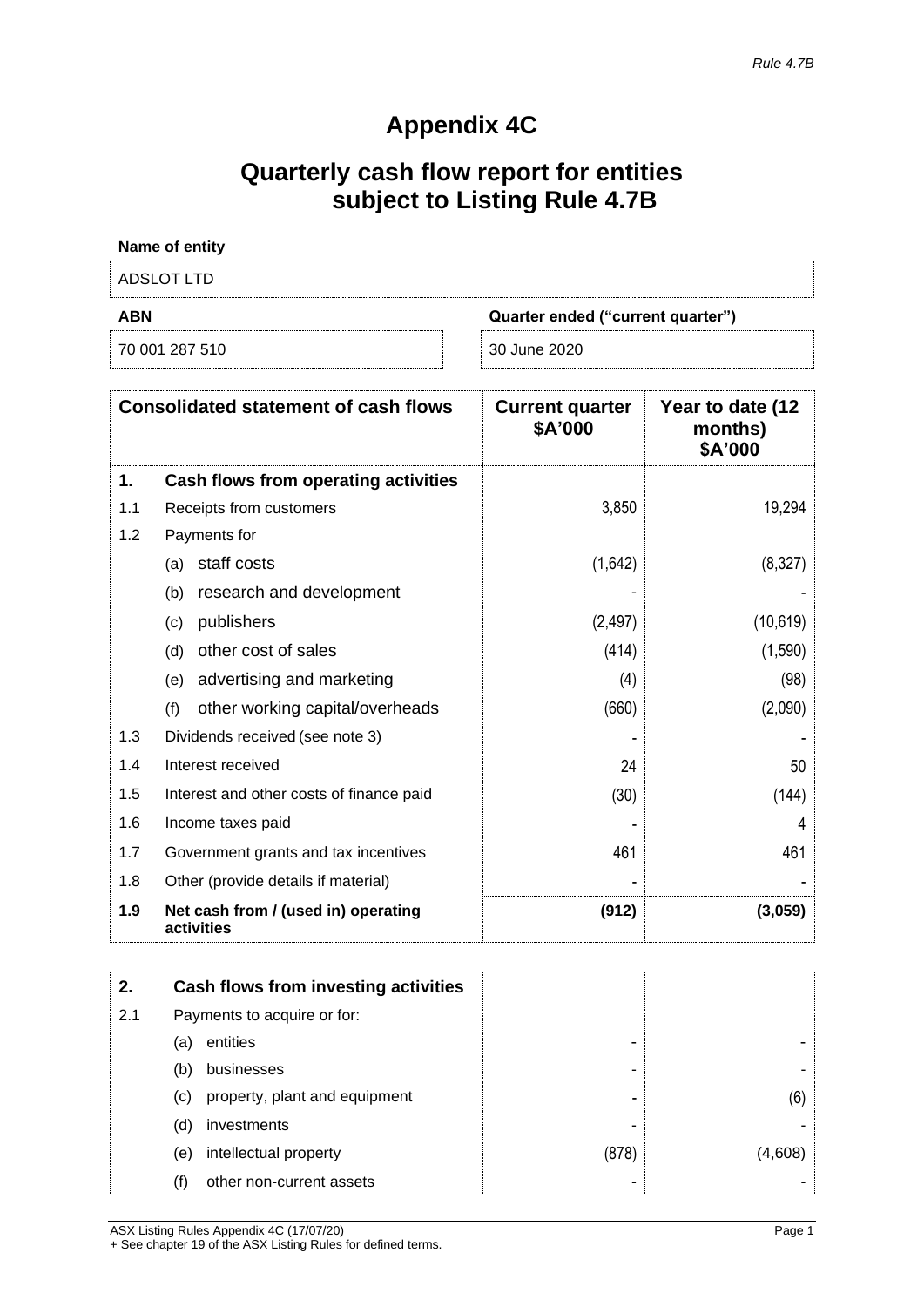|         | <b>Consolidated statement of cash flows</b>       | <b>Current quarter</b><br>\$A'000 | Year to date (12<br>months)<br>\$A'000 |
|---------|---------------------------------------------------|-----------------------------------|----------------------------------------|
| $2.2\,$ | Proceeds from disposal of:                        |                                   |                                        |
|         | entities<br>(a)                                   |                                   |                                        |
|         | (b)<br>businesses                                 |                                   |                                        |
|         | property, plant and equipment<br>(c)              |                                   |                                        |
|         | (d)<br>investments                                |                                   |                                        |
|         | intellectual property<br>(e)                      |                                   |                                        |
|         | (f)<br>other non-current assets                   |                                   |                                        |
| 2.3     | Cash flows from loans to other entities           |                                   |                                        |
| 2.4     | Dividends received (see note 3)                   |                                   |                                        |
| 2.5     | Other (provide details if material)               |                                   |                                        |
| 2.6     | Net cash from / (used in) investing<br>activities | (878)                             | (4,614)                                |

| 3.   | Cash flows from financing activities                                                          |       |       |
|------|-----------------------------------------------------------------------------------------------|-------|-------|
| 3.1  | Proceeds from issues of equity securities<br>(excluding convertible debt securities)          |       | 6,400 |
| 3.2  | Proceeds from issue of convertible debt<br>securities                                         |       |       |
| 3.3  | Proceeds from exercise of options                                                             |       |       |
| 3.4  | Transaction costs related to issues of<br>equity securities or convertible debt<br>securities |       | (328) |
| 3.5  | Proceeds from borrowings                                                                      | 167   | 167   |
| 3.6  | Repayment of borrowings                                                                       |       |       |
| 3.7  | Transaction costs related to loans and<br>borrowings                                          |       |       |
| 3.8  | Dividends paid                                                                                |       |       |
| 3.9  | Other (Leased assets)                                                                         | (130) | (682) |
| 3.10 | Net cash from / (used in) financing<br>activities                                             | 37    | 5,557 |

|     | Net increase / (decrease) in cash and<br>cash equivalents for the period |       |         |
|-----|--------------------------------------------------------------------------|-------|---------|
| 4.1 | Cash and cash equivalents at beginning of<br>period                      | 8,397 | 8,166   |
| 4.2 | Net cash from / (used in) operating<br>activities (item 1.9 above)       | (912) | (3,059) |
| 4.3 | Net cash from / (used in) investing activities<br>(item 2.6 above)       | (878) | (4,614) |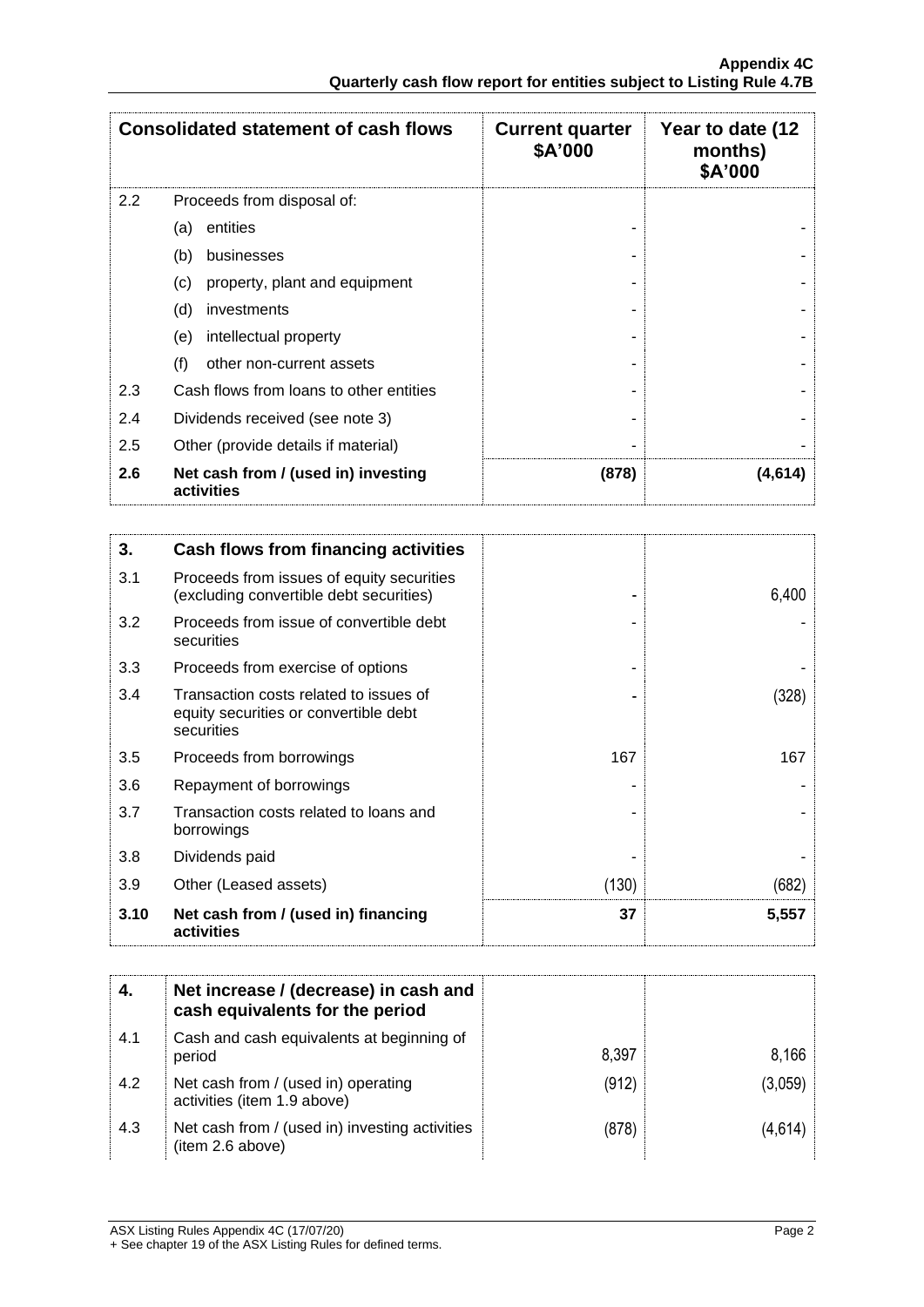| <b>Consolidated statement of cash flows</b> |                                                                    | <b>Current quarter</b><br>\$A'000 | Year to date (12<br>months)<br>\$A'000 |
|---------------------------------------------|--------------------------------------------------------------------|-----------------------------------|----------------------------------------|
| 4.4                                         | Net cash from / (used in) financing activities<br>item 3.10 above) | 37                                | 5,557                                  |
| 4.5                                         | Effect of movement in exchange rates on<br>cash held               | (484)                             | 110                                    |
| 4.6                                         | Cash and cash equivalents at end of<br>period                      | 6,160                             | 6.160                                  |

| 5.  | Reconciliation of cash and cash<br>equivalents<br>at the end of the quarter (as shown in the<br>consolidated statement of cash flows) to the<br>related items in the accounts | <b>Current quarter</b><br>\$A'000 | <b>Previous quarter</b><br>\$A'000 |
|-----|-------------------------------------------------------------------------------------------------------------------------------------------------------------------------------|-----------------------------------|------------------------------------|
| 5.1 | <b>Bank balances</b>                                                                                                                                                          | 4,631                             | 4,881                              |
| 5.2 | Call deposits                                                                                                                                                                 | 1,529                             | 3,516                              |
| 5.3 | Bank overdrafts                                                                                                                                                               |                                   |                                    |
| 5.4 | Other (provide details)                                                                                                                                                       |                                   |                                    |
| 5.5 | Cash and cash equivalents at end of<br>quarter (should equal item 4.6 above)                                                                                                  | 6,160                             | 8,397                              |

| 6.  | Payments to related parties of the entity and their<br>associates                                                                                           | <b>Current quarter</b><br><b>\$A'000</b> |  |
|-----|-------------------------------------------------------------------------------------------------------------------------------------------------------------|------------------------------------------|--|
| 6.1 | Aggregate amount of payments to related parties and their<br>associates included in item 1                                                                  |                                          |  |
| 6.2 | Aggregate amount of payments to related parties and their<br>associates included in item 2                                                                  |                                          |  |
|     | Note: if any amounts are shown in items 6.1 or 6.2, your quarterly activity report must include a description of, and an<br>explanation for, such payments. |                                          |  |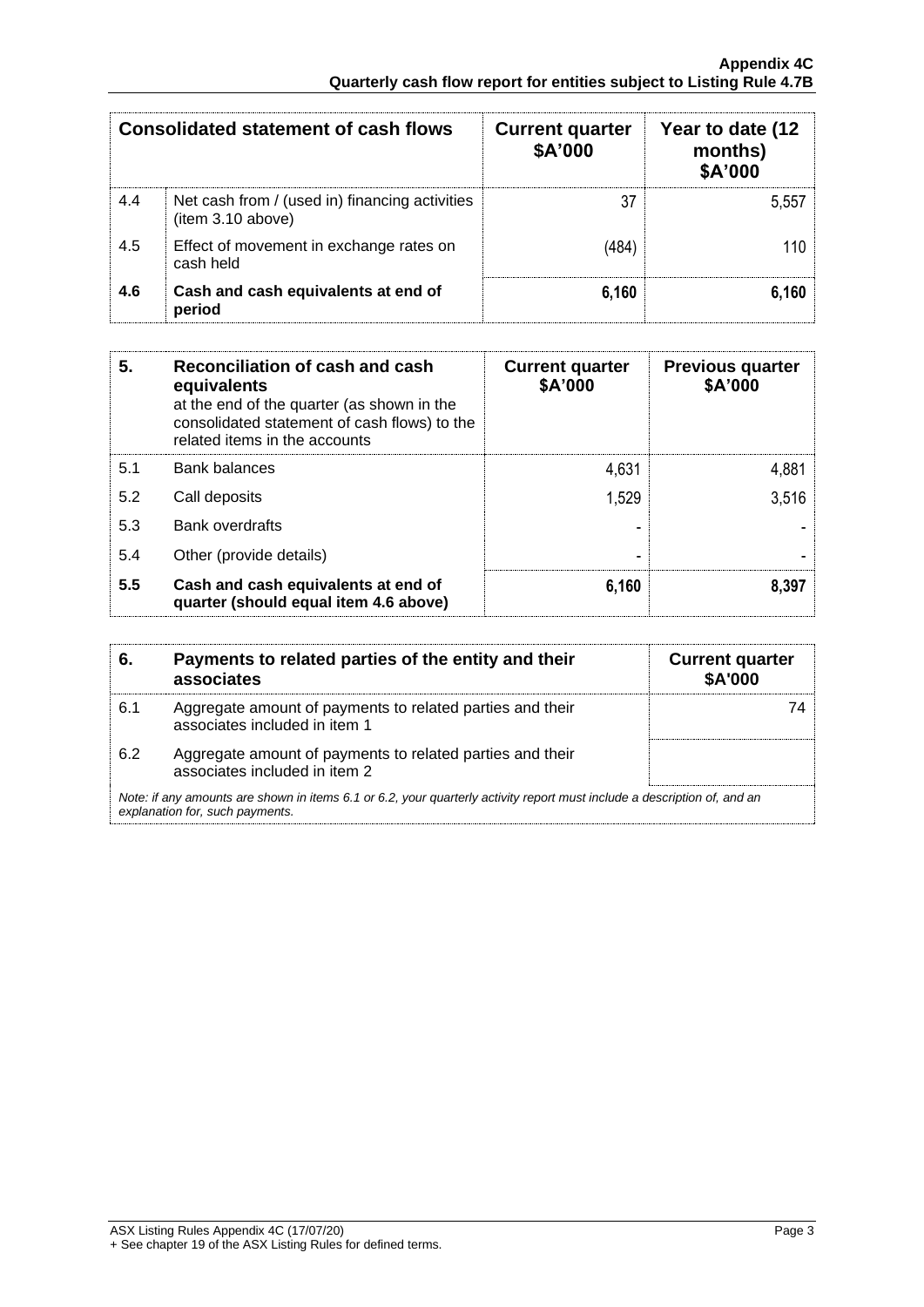| 7.  | <b>Financing facilities</b><br>Note: the term "facility' includes all forms of financing<br>arrangements available to the entity.<br>Add notes as necessary for an understanding of the<br>sources of finance available to the entity.                                                                                                                                                                                                                                                                               | <b>Total facility</b><br>amount at quarter<br>end<br>\$A'000 | Amount drawn at<br>quarter end<br>\$A'000 |
|-----|----------------------------------------------------------------------------------------------------------------------------------------------------------------------------------------------------------------------------------------------------------------------------------------------------------------------------------------------------------------------------------------------------------------------------------------------------------------------------------------------------------------------|--------------------------------------------------------------|-------------------------------------------|
| 7.1 | Loan facilities (i)                                                                                                                                                                                                                                                                                                                                                                                                                                                                                                  | 167                                                          | 167                                       |
| 7.2 | Credit standby arrangements                                                                                                                                                                                                                                                                                                                                                                                                                                                                                          |                                                              |                                           |
| 7.3 | Other (please specify)                                                                                                                                                                                                                                                                                                                                                                                                                                                                                               |                                                              |                                           |
| 7.4 | <b>Total financing facilities</b>                                                                                                                                                                                                                                                                                                                                                                                                                                                                                    | 167                                                          | 167                                       |
| 7.5 | Unused financing facilities available at quarter end                                                                                                                                                                                                                                                                                                                                                                                                                                                                 |                                                              |                                           |
| 7.6 | Include in the box below a description of each facility above, including the lender, interest<br>rate, maturity date and whether it is secured or unsecured. If any additional financing<br>facilities have been entered into or are proposed to be entered into after quarter end,<br>include a note providing details of those facilities as well.                                                                                                                                                                 |                                                              |                                           |
|     | (i) In May, the Group's US subsidiary Adslot Inc applied for and received a Paycheck<br>Protection Program loan through HSBC USA. It is a no fees loan provided by the US<br>Federal Government for businesses impacted by Covid-19. The loan is for a two-year<br>period, at 1.00% fixed interest rate and the loan payments deferred for the first six months.<br>No collateral or guarantees were required. The full loan amount is available forgiveness<br>provided loan is utilised for allowable expenditure. |                                                              |                                           |

| 8.  |           | Estimated cash available for future operating activities                                                                                                                                                               | \$A'000 |
|-----|-----------|------------------------------------------------------------------------------------------------------------------------------------------------------------------------------------------------------------------------|---------|
| 8.1 |           | Net cash from / (used in) operating activities (item 1.9)                                                                                                                                                              | (912)   |
| 8.2 |           | Cash and cash equivalents at quarter end (item 4.6)                                                                                                                                                                    | 6,160   |
| 8.3 |           | Unused finance facilities available at quarter end (item 7.5)                                                                                                                                                          |         |
| 8.4 |           | Total available funding (item $8.2 +$ item $8.3$ )                                                                                                                                                                     | 6,160   |
| 8.5 | item 8.1) | Estimated quarters of funding available (item 8.4 divided by                                                                                                                                                           | 6.8     |
|     |           | Note: if the entity has reported positive net operating cash flows in item 1.9, answer item 8.5 as "N/A". Otherwise, a<br>figure for the estimated quarters of funding available must be included in item 8.5.         |         |
| 8.6 |           | If item 8.5 is less than 2 quarters, please provide answers to the following questions:                                                                                                                                |         |
|     | 8.6.1     | Does the entity expect that it will continue to have the current level of net operating<br>cash flows for the time being and, if not, why not?                                                                         |         |
|     | Answer:   |                                                                                                                                                                                                                        |         |
|     | 8.6.2     | Has the entity taken any steps, or does it propose to take any steps, to raise further<br>cash to fund its operations and, if so, what are those steps and how likely does it<br>believe that they will be successful? |         |
|     | Answer:   |                                                                                                                                                                                                                        |         |
|     | 8.6.3     | Does the entity expect to be able to continue its operations and to meet its business<br>objectives and, if so, on what basis?                                                                                         |         |
|     | Answer:   |                                                                                                                                                                                                                        |         |

*Note: where item 8.5 is less than 2 quarters, all of questions 8.6.1, 8.6.2 and 8.6.3 above must be answered.*